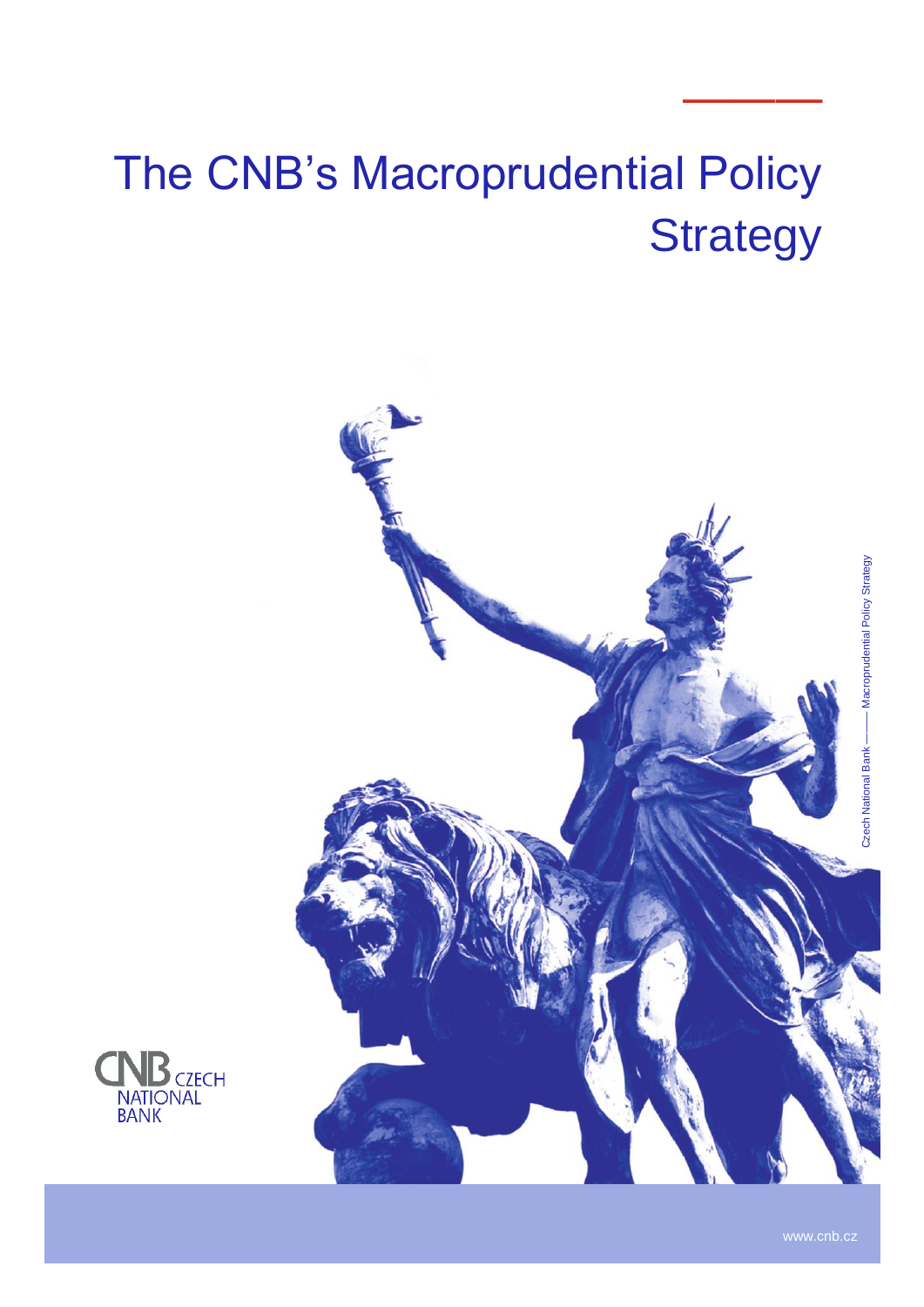# **Contents**

| L.                                                                  | <b>FOUNDATIONS</b> |                                                           |    |
|---------------------------------------------------------------------|--------------------|-----------------------------------------------------------|----|
| <b>COMPETENCES, POWERS, DECISION-MAKING AND COMMUNICATION</b><br>н. |                    |                                                           |    |
|                                                                     | II.1               | Mandate                                                   | 5  |
|                                                                     |                    | II.2 Competences, powers and principles for applying them | 5  |
|                                                                     | II.3               | Decision-making and communication                         | 6  |
| Ш.                                                                  |                    | THE CNB'S MACROPRUDENTIAL POLICY                          | 7  |
|                                                                     |                    | III.1 Conduct and organisation of macroprudential policy  | 8  |
|                                                                     |                    | III.2 Macroprudential instruments                         | 9  |
|                                                                     |                    | The banking sector<br>III.2.1                             | 10 |
|                                                                     |                    | III.2.2 The non-banking sector                            | 12 |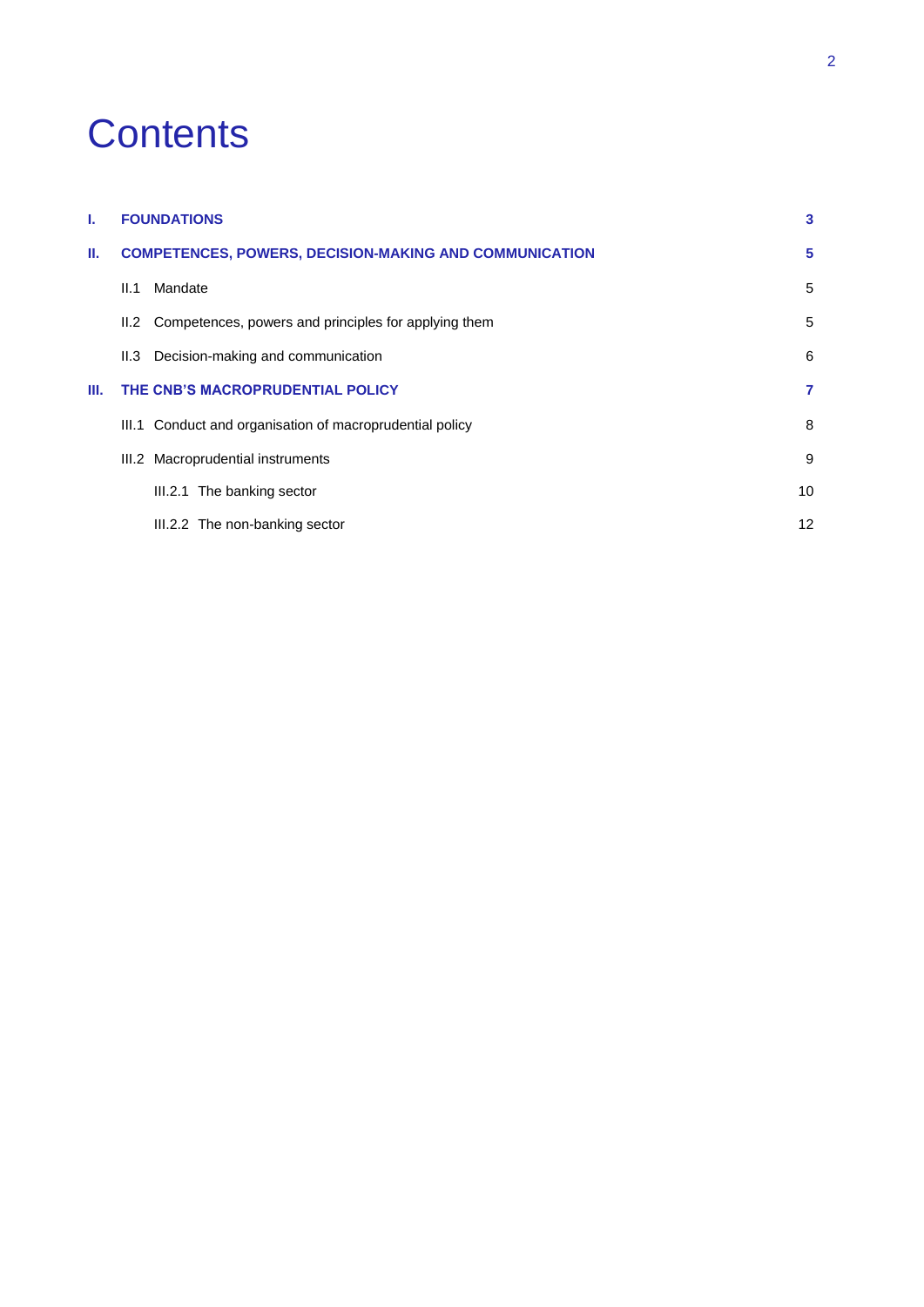# <span id="page-2-0"></span>**I. FOUNDATIONS**

The **objective** of **[macroprudential policy](https://www.cnb.cz/en/financial-stability/macroprudential-policy/)** is to **safeguard financial stability** through the application of a set of instruments. Financial stability is a prerequisite for the successful long-term development of the real economy. It is defined as a situation where the financial system operates with no serious failures or undesirable impacts on the present and future development of the economy as a whole, while showing a high degree of resilience to adverse shocks.

A **threat to financial stability** arises due to an increase in **[systemic risk](https://www.cnb.cz/en/financial-stability/thematic-articles-on-financial-stability/Financial-stability-systemic-risk-and-macroprudential-policy/)** in the financial system. Systemic risk is the risk of a serious failure occurring in the entire financial system or a part thereof, with undesirable impacts on the current and future development of the economy as a whole. It has two components – a cyclical one and a structural one. **The cyclical, or time, component** is due to the procyclical behaviour of financial institutions and their clients over time. Fastgrowing loans sensitive to the same macroeconomic factors across financial institutions are the main sources of risk. **The structural component** is due to the interconnectedness of financial institutions and their clients, which generates a risk of contagion, and also to the concentration of various types of risk.

**Systemic risk** often arises gradually and unobserved, and the situation in the financial system may not show obvious signs of an adverse state or developments. The seeds of risks to financial stability usually originate in good times, when financial institutions seem the most stable. In such periods, people and institutions tend to succumb to over-optimism and take excessive, mostly credit, risks. The subsequent materialisation of the accumulated risks in the form of a **financial crisis** has a strongly adverse long-term impact on economic growth and can have huge social and societal consequences. Historical examples include the 1930s' Great Depression, the 2007–2009 global financial crisis and the 2010–2012 euro area debt crisis.

The work of the [European Systemic Risk Board](http://www.esrb.europa.eu/) (ESRB),<sup>1</sup> which the CNB is a member of, helps prevent the build-up of systemic risk in financial systems across European Union (EU) countries. The ESRB identifies major risks in the EU and issues warnings and recommendations to individual EU states aimed at mitigating systemic risks in the EU. Responsibility for conducting macroprudential policy in individual EU countries lies at **the national level**. <sup>2</sup> Most activities in the financial system are performed by financial institutions having their legal home in the EU Member State concerned, and those activities are also often local in nature. National authorities have the most detailed knowledge about their local financial system, including the related risks, and can thus most effectively take preventive action against the build-up of systemic risk in the economy.

**The CNB is responsible for financial stability policy-making in the Czech Republic**. By pursuing macroprudential policy the CNB endeavours to ensure that the Czech financial system is resilient and stable at all times. It bases its work on Czech<sup>3</sup> and EU<sup>4</sup> legislation, and also takes into account the outputs of the European System of Financial Supervision (ESFS),<sup>5</sup> the European System of Central Banks (ESCB) and the Basel Committee on Banking Supervision (BCBS). The CNB is a member of these institutions or works actively with them, and can thus contribute to the creation of standards.

Owing to the cross-border interconnectedness of the Czech financial system with other, mainly European, financial systems, the CNB also takes into account the **macroprudential and economic policies of other countries**, especially monetary policy, policy in the area of supervision and licensing of financial market entities, and fiscal policy, in order to make its macroprudential policy as effective as possible. These policies can fundamentally affect the pursuit of the financial stability objective. Financial stability objectives are multi-dimensional in nature, and macroprudential instruments may not always transmit easily to changes in the behaviour of financial institutions and their clients. In some cases, macroprudential policy objectives can be achieved more effectively with the support of other types of policies.

The macroprudential policy and **monetary policy of the CNB** have different objectives – financial and price stability respectively – and use different instruments. In reality, however, price stability is hard to achieve when the financial -

 $2$  Recital 2 of Recommendation ERSB/2011/3 on National Macroprudential Mandates [https://www.esrb.europa.eu/pub/pdf/ESRB\\_Recommendation\\_on\\_National\\_Macroprudential\\_Mandates.pdf?87d545ebc9fe76b76b6c54](https://www.esrb.europa.eu/pub/pdf/ESRB_Recommendation_on_National_Macroprudential_Mandates.pdf?87d545ebc9fe76b76b6c545b6bad218c) [5b6bad218c](https://www.esrb.europa.eu/pub/pdf/ESRB_Recommendation_on_National_Macroprudential_Mandates.pdf?87d545ebc9fe76b76b6c545b6bad218c).

<sup>1</sup> Regulation No 1092/2010 of the European Parliament and of the Council, Chapter I, Article 3(1). The ESRB, together with the sectoral authorities (the EBA, ESMA and EIOPA), is part of the European System of Financial Supervision (ESFS).

<sup>3</sup> Article 2e of Act No. 6/1993 Coll., on the Czech National Bank, and Article 26bb of Act No. 21/1992 Coll., on Banks.

<sup>4</sup> ESRB documents: *Flagship report on macro-prudential policy in the banking sector*, *Macroprudential policy beyond banking* and *Handbook on operationalizing macroprudential policy in the banking sector*, [https://www.esrb.europa.eu/mppa/framework/html/index.en.html.](https://www.esrb.europa.eu/mppa/framework/html/index.en.html)

<sup>&</sup>lt;sup>5</sup> Pursuant to Articles 114 and 127(6) of the Treaty on the Functioning of the European Union, the European System of Financial Supervision (ESFS) comprises the ESRB, the three European Supervisory Authorities (the EBA, ESMA and EIOPA) and the supervisory authorities of individual Member States.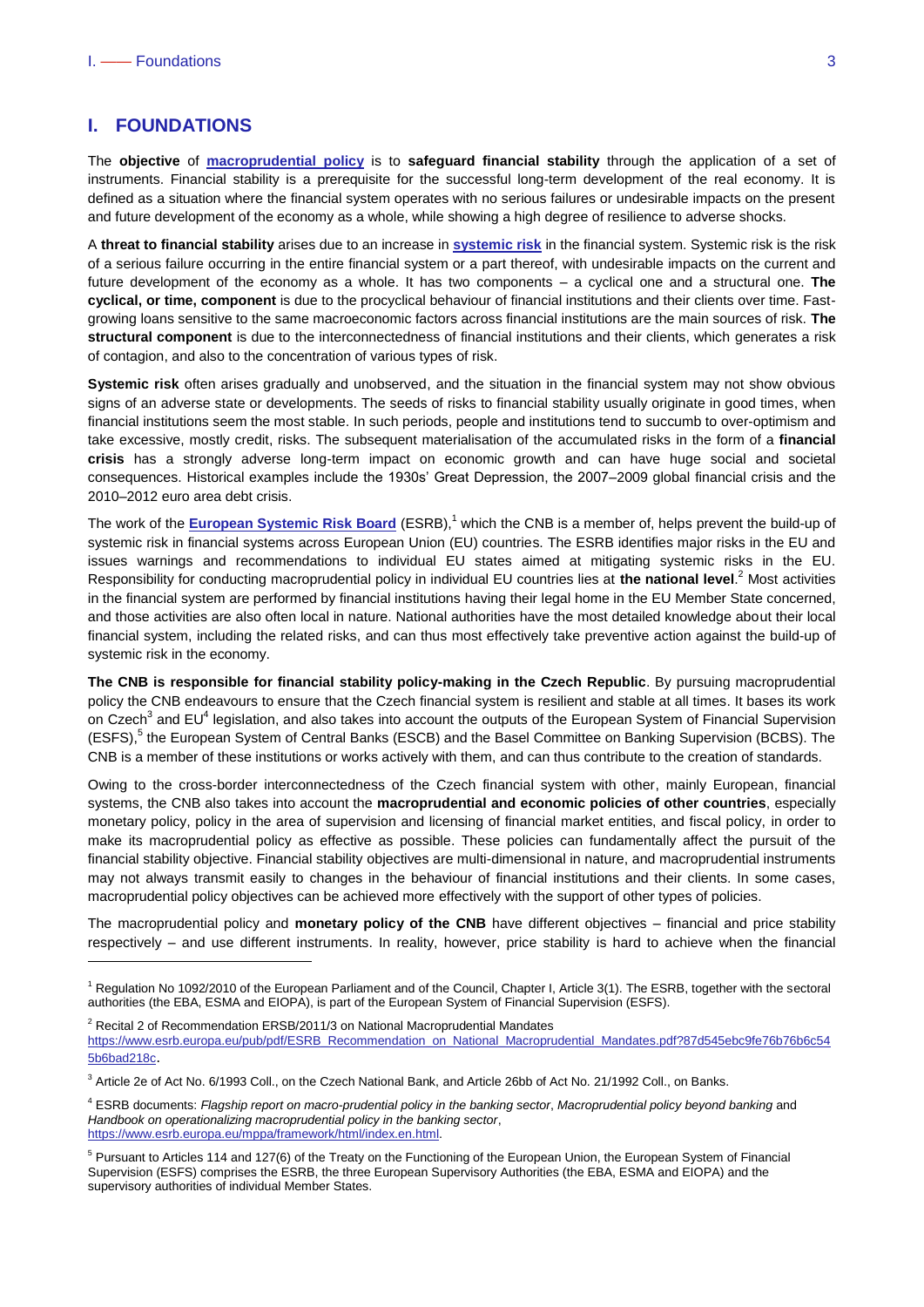system is unstable and, conversely, financial stability is hard to achieve when prices are unstable. This close relationship predetermines the need to monitor and assess the impact of the measures of these two policies on the attainment of their objectives and, if necessary, to [coordinate](https://www.cnb.cz/en/financial-stability/thematic-articles-on-financial-stability/The-interaction-of-monetary-and-macroprudential-policies-in-the-pursuit-of-the-central-banks-primary-objectives/) them. The CNB therefore takes monetary policy into account when pursuing macroprudential policy.

There is also a close link between macroprudential policy and **[microprudential supervision](https://www.cnb.cz/en/supervision-financial-market/)**, and not only in connection with supervision of the same financial sectors. They use the same information base, and a lot of the information obtained in the course of microprudential supervision (for example during on-site examinations and at meetings of colleges of supervisors for cross-border banking groups) is taken into account in macroprudential policy-making. The activities of macroprudential policy and microprudential supervision complement each other, as the stability of individual institutions safeguarded by microprudential policy is not a sufficient condition for ensuring the stability of the financial system as a whole, and vice versa.

The unit at the CNB responsible for financial stability shares its findings with the unit responsible for preparing the [regulatory framework](https://www.cnb.cz/en/supervision-financial-market/legislation/).<sup>6</sup> It submits suggestions for the preparation of the framework and comments on draft interpretive opinions and legal rules.

The CNB has also been assigned the role of **[resolution](https://www.cnb.cz/en/resolution/) authority**. This has increased the importance of coordinating work in the areas of financial stability and resolution. Resolution principles and instruments<sup>7</sup> have significant overlaps with financial system stability. Instruments of the two policies, especially those affecting the banking sector's ability to withstand losses, reduce both the risks arising from the interconnectedness of financial institutions and concentration risks.

 $\overline{a}$ 

<sup>&</sup>lt;sup>6</sup> The Financial Regulation and International Cooperation Department.

<sup>7</sup> [https://www.cnb.cz/en/resolution/.](https://www.cnb.cz/en/resolution/)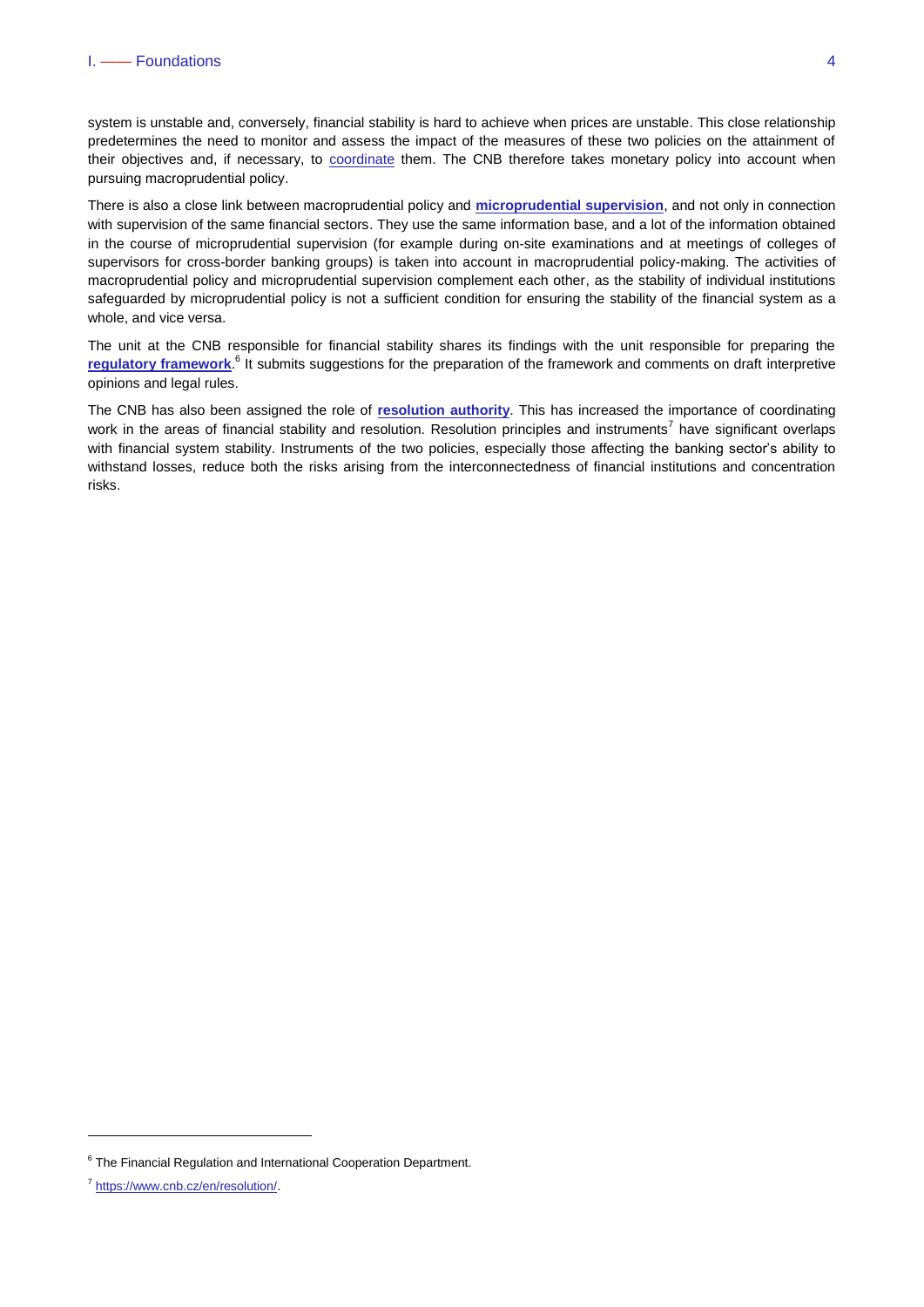# <span id="page-4-0"></span>**II. COMPETENCES, POWERS, DECISION-MAKING AND COMMUNICATION**

# <span id="page-4-1"></span>II.1 MANDATE

-

**The CNB's mandate** for conducting macroprudential policy is laid down in Act No. 6/1993 Coll., on the Czech National Bank, which stipulates that the CNB shall, among other things, maintain financial stability.<sup>8</sup> The CNB is expressly entrusted to "identify, monitor and assess risks jeopardising the stability of the financial system and, in order to prevent or mitigate these risks, contribute by means of its powers to the resilience of the financial system and the maintenance of financial stability; where necessary, it must cooperate with the relevant state authorities in setting macroprudential policy".

The unit at the CNB responsible for financial stability and macroprudential policy comes under the broader remit of **financial market supervision**. It therefore works in close cooperation with other CNB supervisory units responsible for safeguarding and maintaining the individual stability of financial market entities.

#### <span id="page-4-2"></span>II.2 COMPETENCES, POWERS AND PRINCIPLES FOR APPLYING THEM

The CNB's pursuit of macroprudential policy is based on powers laid down in the legislation in force in the Czech Republic. 9 The CNB applies its powers mainly to **[financial institutions operating on the Czech financial market](https://www.cnb.cz/en/supervision-financial-market/lists-registers/)**. It also supports the stable and sound functioning of the financial market infrastructure. In order to safeguard financial stability, it is important that the CNB also indirectly affects non-financial private entities (such as loan applicants and investors), to which end it mainly uses legally non-binding communication instruments.

The CNB's macroprudential policy seeks to have a **preventive** effect, i.e. to prevent growth in the conditions for future financial instability, and also a **corrective** effect, i.e. to mitigate the impacts of adverse shocks.

The size and openness of the Czech economy make it highly sensitive to **shocks from abroad**. This sensitivity is magnified by the large share held by foreign investors in the ownership of financial institutions operating in the Czech Republic. The CNB's macroprudential policy must reflect this situation by applying a high degree of prudence in assessing risks and by creating buffers allowing institutions to withstand external shocks.

The CNB organises the conduct of its macroprudential policy so that it is able to respond in time and in a forward-looking manner and thus **avoid** the risk of **inaction bias**. Such bias may arise at a time of high uncertainty about the significance of the build-up of systemic risk in the economy. Systemic risk is not easy to quantify – particularly in the early phase – either through the usual financial indicators or using more complex models based on generally accepted theory. In order to fulfil its responsibility for financial stability, however, the CNB must act even if the initial social costs of its actions may at the time seem higher than their future positive results (the long-term sustainability of financial stability).<sup>10</sup>

As a macroprudential authority, the CNB always carefully considers the **effect of the powers it applies on the activities and regulatory burden of the entities concerned**. It also sees to it that the CNB's expenditure is efficient and effective. It therefore allocates the largest proportion of its resources to the parts of the financial system that provide **critical functions** for the real economy.

The CNB's macroprudential policy creates restrictions for regulated entities and their clients. These restrictions may be unpopular and become a source of criticism by professional associations, interest groups, the public or politicians, including by means of media pressure. In particular, systemic risk associated with rapid credit growth, accompanied by rising property prices, may only be suppressed through the radical application of instruments that will affect the interests of many market participants. Nevertheless, the CNB takes into account the social costs and benefits of the powers it applies and strives to **communicate them transparently**. For example, it focuses constantly on explaining that certain measures yield **positive effects in the long term**, effects which may not be visible at first glance.

 $8$  The version of the law in force on the date of approval of this document. Unless stated otherwise, the "economy" and the "financial system" will hereinafter mean the Czech economy and the Czech financial system.

<sup>&</sup>lt;sup>9</sup> Above all, Articles 2e) and 2d) of Act No. 6/1993 Coll., on the CNB, Article 26bb of Act No. 21/1992 Coll., on Banks, Directive No 2013/36/EU of the European Parliament and of the Council (CRD) and Regulation (EU) No 575/2013 of the European Parliament and of the Council (CRR).

<sup>&</sup>lt;sup>10</sup> For example, the CNB is applying several measures to gradually suppress the build-up of systemic risk associated with excessive growth in loans to households accompanied by rising residential property prices (see section III.2) and is acting at a time when the debt of Czech households is still far below the excessive rates observed in some euro area countries.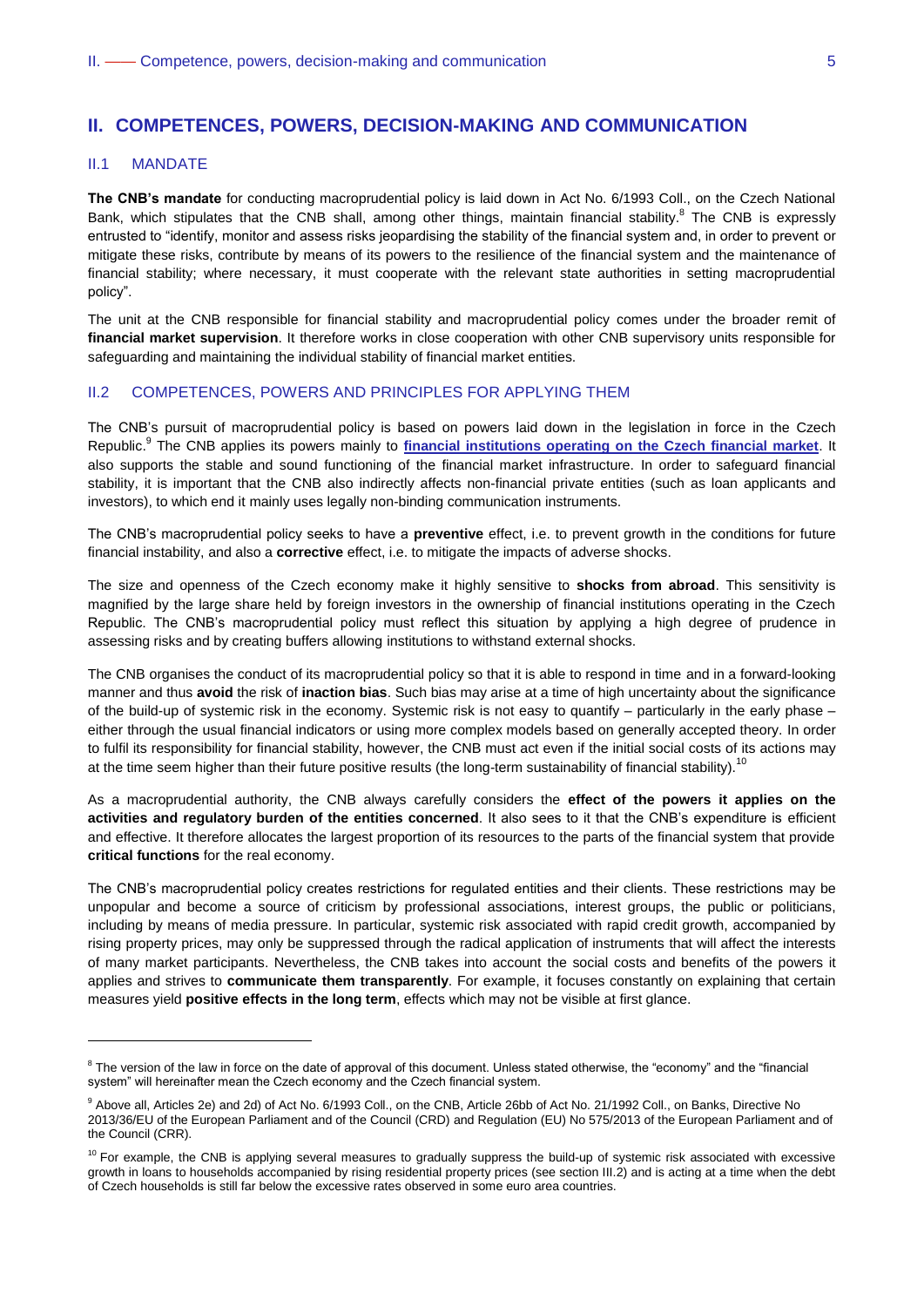At the same time, the CNB regularly assesses the effectiveness of the powers it applies, takes the necessary steps to ensure they are effective, and discontinues them if the risks subside.

The CNB also develops cooperation with other units of the state to an appropriate extent to support the performance of its financial stability duties. Of particular importance is its legislative **cooperation with the Czech Ministry of Finance**, which is responsible for preparing the regulatory framework for the functioning of the financial market.

In the process of macroprudential policy formulation, the CNB also communicates with the official interest groups of the individual parts of the financial sector (especially sectoral associations), the academic and professional community, and the public. The aim is to apply a considered and balanced approach based on a constructive dialogue with potentially affected market participants.

## <span id="page-5-0"></span>II.3 DECISION-MAKING AND COMMUNICATION

The CNB is independent in deciding on the application of its powers to safeguard financial stability and formulate macroprudential policy.<sup>11</sup> This gives it an adequate degree of discretion in applying its powers/instruments to ensure financial stability.

As a rule, the **CNB Bank Board** decides on the application of macroprudential measures. It usually does so at its semiannual **meetings on financial stability**, where detailed analyses regarding systemic risk in the Czech financial system are submitted to the Board. The CNB discloses the results of the meeting at a press conference given by the Governor. Nevertheless, where necessary, the Bank Board may take relevant decisions on such measures at its other regular or extraordinary meetings. The CNB **publishes** a summary of all the applicable legally binding (mainly provisions of a general nature) and legally non-binding macroprudential policy acts in the [Financial Stability](https://www.cnb.cz/en/financial-stability/) section of the **CNB website**.

In order to ensure public awareness, predictability of its actions and transparency in maintaining financial stability and formulating its macroprudential policy, the CNB issues two key analytical documents – **[the Financial Stability Report](https://www.cnb.cz/en/financial-stability/fs-reports/)** and **[Risks to financial stability and their indicators](https://www.cnb.cz/en/financial-stability/risks-to-financial-stability-and-their-indicators/)**.<sup>12</sup> The CNB submits the Financial Stability Report to the Chamber of Deputies once a year for information. It provides information about its analytical methods and approaches to the application of macroprudential instruments by means of [thematic articles on financial stability](https://www.cnb.cz/en/financial-stability/thematic-articles-on-financial-stability/The-interaction-of-monetary-and-macroprudential-policies-in-the-pursuit-of-the-central-banks-primary-objectives/) and [research publications,](https://www.cnb.cz/en/economic-research/research-publications/) which are also published on the CNB website. Where necessary, the CNB also flexibly communicates major financial stability actions and events to the public (in articles, interviews and [blog posts\)](https://www.cnb.cz/en/about_cnb/cnblog/).<sup>13</sup>

-

<sup>&</sup>lt;sup>11</sup> Article 9 of Act No. 6/1993 Coll., on the Czech National Bank: "(1) When carrying out the primary objective of the Czech National Bank and when exercising the powers and carrying out the tasks and duties conferred upon them by the Treaty on European Union, the Treaty on the Functioning of the European Union and the Statute and when performing other activities, neither the Czech National Bank, nor the Bank Board, nor any member of the Bank Board shall seek or take instructions from the President of the Republic, from Parliament, from the Government, from administrative authorities of the Czech Republic, from the bodies, institutions or other entities of the European Union, from governments of Member States of the European Union or from any other body. (2) The Czech National Bank and the Government shall inform each other on matters concerning the principles and measures of monetary, macroprudential and economic policy".

 $12$  The Financial Stability Report is the reference document for the spring Bank Board meeting on financial stability issues, while the publication *Risks to financial stability and their indicators* is the reference document for the winter meeting. Both documents are available on the CNB website.

<sup>13</sup> See [https://www.cnb.cz/en/financial-stability/macroprudential-policy/.](https://www.cnb.cz/en/financial-stability/macroprudential-policy/)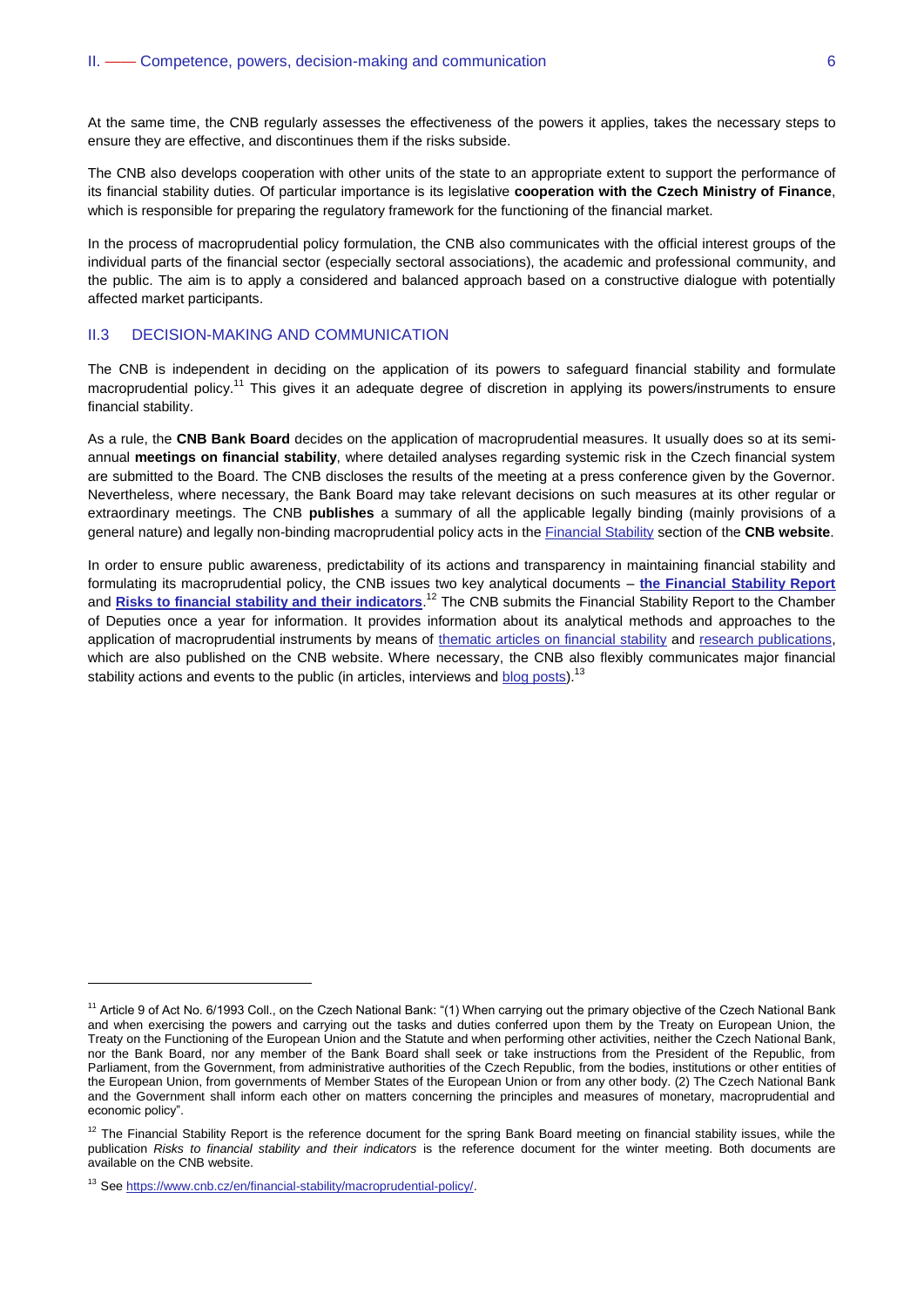<span id="page-6-0"></span>The CNB's macroprudential policy is in principle **forward-looking**. When pursuing its macroprudential policy, the CNB applies macroprudential measures which are able to reduce the vulnerability of the Czech financial system in good time by limiting systemic risk, and to strengthen the resilience of the Czech financial system in case this risk materialises. On the one hand, the CNB thus aims to create timely barriers in the financial system against **collective risk-taking**, which, for various reasons, financial market participants may not be able to fully identify, evaluate and cover with capital or buffers at a given point in time. On the other hand, **assessing the resilience** of the financial system to shocks is an important element in the application of macroprudential policy. It is particularly important for systemically important institutions. The CNB takes into account the level of resilience to adverse economic developments both in its decisions to apply macroprudential instruments and in its decisions on the thresholds and levels of the relevant instruments. A key role is played by the results of [stress tests of parts of the financial system](https://www.cnb.cz/en/financial-stability/stress-testing/) and its linkages and interconnectedness, and also of major sectors of the real economy.<sup>14</sup>

The CNB's macroprudential policy is based on the assumption that the largest systemic risk is born in good times (**the financial stability paradox**). Severe crises tend to arise after prolonged periods of good times, which start to be perceived as more or less permanent. In such times, economic agents show a reduced ability to perceive and value risks, and a large number of them may take financial and investment decisions which are capable of posing a threat to their own financial stability and the stability of the entire financial sector. Macroprudential policy can narrow the space for the mass spread of such (often irrational) decisions and reduce the potential extent of the risks through the application of **countercyclical instruments**. Those instruments lead to the formation of buffers, which in turn make it possible for economic agents to cope better with any consequences of their bad decisions.

The CNB's macroprudential policy is not aimed at delivering full stability of the financial system at every moment in time and at applying a set of instruments that will prevent any market swings. Although such efforts would significantly mitigate the private sector's risk, they would also hamper business and thus have a negative effect on long-term economic growth in the Czech Republic. The aim is to minimise the probability that the materialisation of the risks undertaken will cause extensive **disruptions in the financial system** with strongly adverse impacts on the real economy. These disruptions mainly include significant restrictions on the availability of loans to creditworthy entities. So, rather than fighting market mechanisms, macroprudential policy only involves combating certain **market failures and inefficiencies (short-sightedness, herd behaviour, underestimation of risk, moral hazard, structural failures)**, which can be considered negative externalities.

Owing to the cross-border interconnectedness of the Czech financial system with financial systems in other countries (especially the foreign ownership of Czech financial institutions and exposures to foreign entities), the CNB also takes into account any coordination of its macroprudential policy with that in other relevant countries ("home-host coordination", such as the division of competencies between the foreign regulator and the Czech regulator, the regulation of exposures, and the division of capital within international financial groups). Another area of coordination is mutual recognition of macroprudential measures between countries ("**[reciprocity](https://www.cnb.cz/en/financial-stability/macroprudential-policy/mutual-recognition-of-macroprudential-measures-reciprocity/)**"). Some measures taken by macroprudential authorities in other countries may be linked with risks to financial stability in the Czech Republic and vice versa. However, before recognising foreign macroprudential measures, the CNB always assesses whether the related risks are sufficiently material to financial stability in the Czech Republic. It informs the public about its decisions on its website.<sup>15</sup>

The CNB cooperates in the financial stability area with the EU institutions responsible for macroprudential supervision (the ESRB) and microprudential supervision (the EBA, ESMA and EIOPA) and with international financial supervisory institutions (the IMF, the Financial Stability Board, the BCBS and the BIS), especially in the areas of creating and adjusting the regulatory environment, methodologies and analytical approaches. As part of this cooperation, it seeks to ensure that the rights ensuing from the current legislation and the CNB's status as an independent supervisor are respected. It also aims to ensure sufficient exchange of information and to share best supervisory practices. At the same time, it seeks to ensure that the fundamental characteristics and specificities of the Czech financial system and real economy are taken sufficiently into account so that the regulatory environment and the methodological and analytical approaches used help maintain financial stability in the Czech Republic and the EU.

-

<sup>&</sup>lt;sup>14</sup> For more on stress test methodologies and results, see <https://www.cnb.cz/en/financial-stability/stress-testing/>.

<sup>&</sup>lt;sup>15</sup> See<https://www.cnb.cz/en/financial-stability/macroprudential-policy/mutual-recognition-of-macroprudential-measures-reciprocity/>.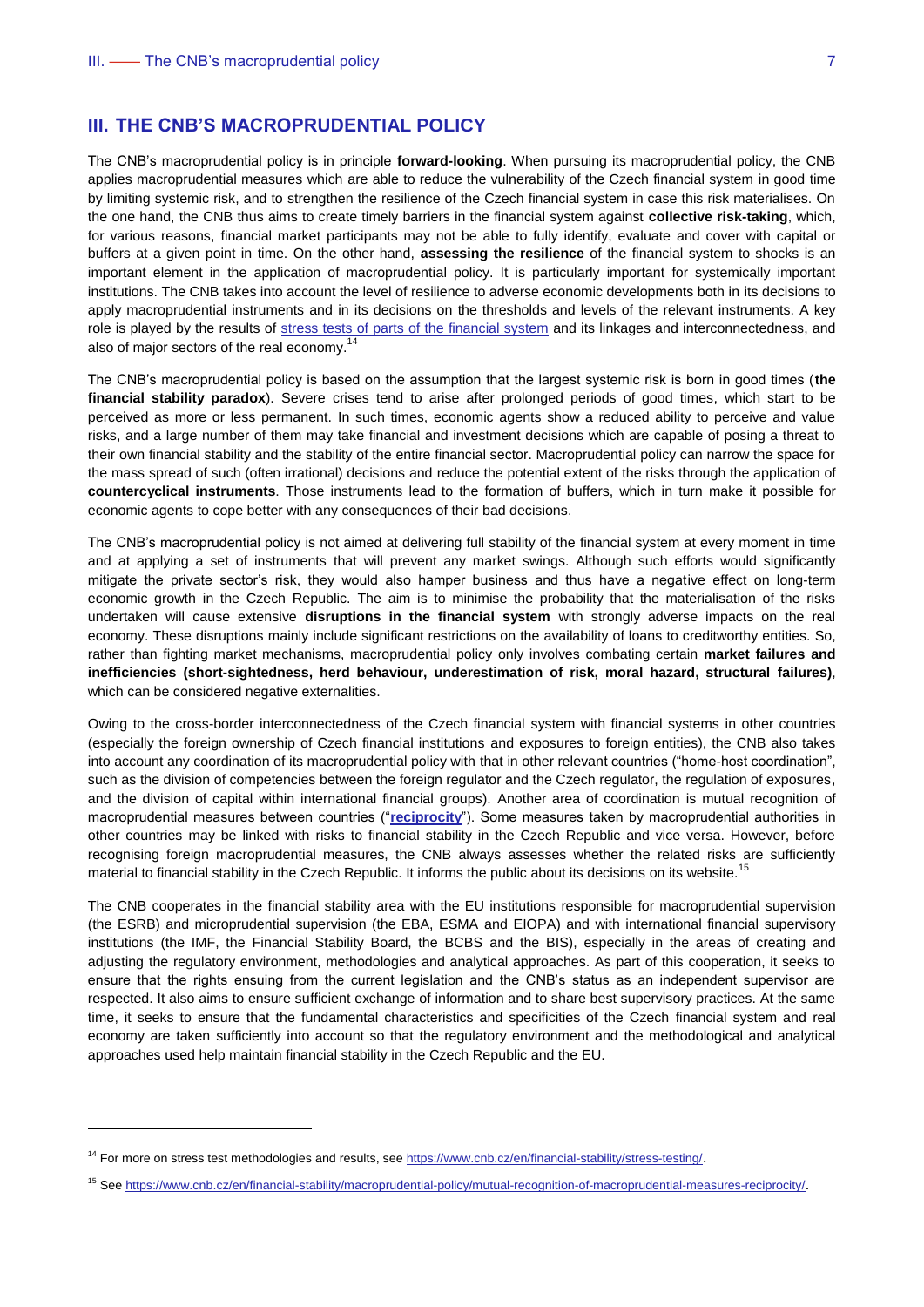### <span id="page-7-0"></span>III.1 CONDUCT AND ORGANISATION OF MACROPRUDENTIAL POLICY

The conduct of macroprudential policy is based on an **analytical framework** involving regular forward-looking assessments of the level and evolution of system risk and the resilience of the financial system to macrofinancial shocks. From the procedural perspective, the conduct of macroprudential policy can be described in several interrelated phases (see Figure 1).

In the **identification and evaluation phase**, the CNB focuses on the **intensity** of potential systemic risk. It does so by analysing the evolution of macroeconomic and financial characteristics of the economy, creating systemic risk accumulation indicators based on modelling of the financial system and intrinsic characteristics important for assessing financial stability, assessing those indicators, and determining their signalling levels. This phase also involves conducting ad hoc or regular surveys (such as the [Bank Lending Survey](https://www.cnb.cz/en/statistics/bank-lending-survey/) and the survey on loans secured by residential property) to obtain necessary data which are not available from the usual reporting, and preparing systemic risk accumulation indicators based on modelling of the financial system or intrinsic characteristics important for assessing financial stability. The assessment of the risks identified is also based on economic theory, empirical observations and expert judgement. It must be focused on the actual degree of potential risk, not just the currently perceived level of risk.

**Chart 1:** Elements of the conduct of macroprudential policy



In the phase of **evaluating the resilience of the financial system**, the CNB focuses o[n stress testing](https://www.cnb.cz/en/financial-stability/stress-testing/) financial and nonfinancial sectors and their interconnectedness**.** The CNB does not test the resilience of sectors only to potential highly adverse or crisis developments, which is one of the essential activities of financial stability supervision. It also aims to estimate the size of the impacts for the most likely macroeconomic developments (the "baseline scenario"), which helps it detect difficulties that are highly likely to materialise in the system.

In the phase of **selecting and configuring its instruments**, the CNB assesses their appropriateness and effectiveness, their calibration, their impacts on the costs and activities of market participants, and the risks of regulatory arbitrage and circumvention. Where necessary, it consults with entities affected by the instruments under consideration. It strives to obtain a thorough knowledge of their transmission channels, i.e. the mechanisms through which the instrument affects the fulfilment of the financial stability objective in the context of the Czech economy. It creates a methodological framework through which it provides information about the [rules for the application of instruments.](https://www.cnb.cz/en/financial-stability/thematic-articles-on-financial-stability/The-interaction-of-monetary-and-macroprudential-policies-in-the-pursuit-of-the-central-banks-primary-objectives/)

In the **instrument application and communication** phase, the CNB aims to curb or mitigate systemic risk and maintain the resilience of the financial system. It does so by setting the level, scope, legal form and manner of communication of the instruments it uses so that they contribute as effectively as possible to limiting the materialisation of systemic risk. In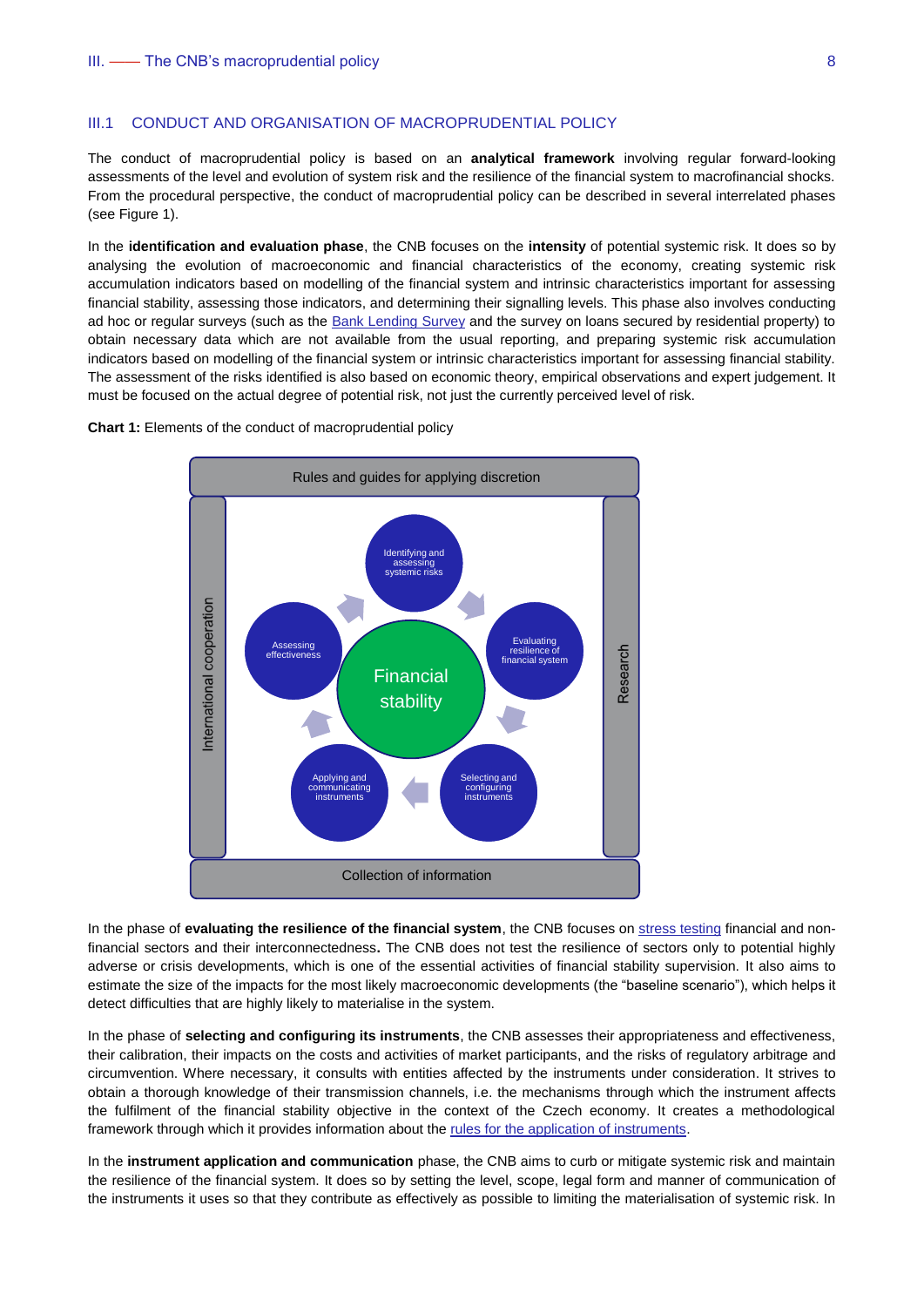this context, the CNB also defines the institutional and organisational framework for communicating the instruments it applies and regularly informs experts and the general public about developments in the area.

In the **assessment of effectiveness** phase, the CNB uses analytical methods to assess the effects and impacts of the macroprudential instruments it has applied. To this end, it also conducts on-site inspections in institutions as part of the examinations conducted by units responsible for microprudential supervision. The CNB conducts inspections relating to the macroprudential instruments it has applied mainly in systemically important institutions in order to gain a closer insight into the effects of the instruments and entities' reactions to them. Further to the assessment results, the CNB, together with the microprudential supervision units, takes the action it deems necessary to ensure that the instruments are effective.

The CNB initiates **[economic and financial research](https://www.cnb.cz/en/economic-research/research-publications/)** and actively applies the results in all phases of macroprudential policy formulation. The use of the information, experience, findings and methodological and regulatory approaches of foreign central banks and macroprudential authorities also plays an important role in the analysis and preparation of procedures, methods, rules, relationships, contexts and the conceptual framework of macroprudential policy and its instruments.

### <span id="page-8-0"></span>III.2 MACROPRUDENTIAL INSTRUMENTS

The CNB applies its **[macroprudential instruments](https://www.cnb.cz/en/financial-stability/macroprudential-policy/)** both individually and simultaneously and has the following types available:

- 1. **Legally binding instruments** applied to entities regulated and supervised by the CNB, non-compliance with which is subject to penalties. Instruments defined in Czech law have the strongest legal position. They include:
	- a) instruments relating mainly to capital, capital buffers, risk weights of exposures, liquidity and concentration of assets, mostly those of the banking sector; $16$
	- b) instruments which the CNB may use for a period of six months (in the form of a provision of a general nature) to mitigate the consequences of or to curb risks which are not anticipated and relate to the banking sector.<sup>17</sup>
- 2. **Instruments based on [recommendations](https://www.cnb.cz/en/financial-stability/macroprudential-policy/recommendation-limits-applicable-to-mortgage-loans/)**, which are not laid down directly in the legislation. The CNB uses these instruments to recommend specific responses to regulated or other entities in order to reduce risks to financial stability. Recommendations may be public or confidential. They are legally unenforceable. However, regulated entities are obliged to give the CNB reasons for not complying with them. If the CNB assesses the reasons as unconvincing, it may consider the entity's behaviour imprudent and apply all its remedial powers and options.
- 3. **Communication instruments.** These can be directed universally and thus affect the risk perceptions of market participants. A change in risk perceptions can change behaviour and hence affect the level of risks to financial stability. In addition to analytical and research texts, these instruments include press releases, interviews in the media, presentations at professional events and journal articles by CNB representatives.

Macroprudential instruments can have quantitative or price effects. **Quantitative** instruments consist in introducing certain limits which can limit the scope of activities carried on by financial institutions and the size of their assets and liabilities. The instruments affect how the risks undertaken are reflected in **prices of financial services**. In reality, most instruments affect both prices and quantities. Unlike monetary policy, macroprudential policy more commonly uses instruments which are primarily quantitative in nature.

The definition of macroprudential policy instruments and their appropriate application in the banking and non-banking parts of the financial system is being continuously developed by ESRB working groups. As well as enhancing knowledge of the macroprudential instruments already in place, the ESRB pays great attention to developing macroprudential instruments in areas where macroprudential authorities have so far had no appropriate tools to fulfil their mandate. The CNB is actively involved in the preparation of proposals for new macroprudential instruments and contributes to the creation of best international practices.

-

<sup>&</sup>lt;sup>16</sup> CRR/CRD

<sup>&</sup>lt;sup>17</sup> Article 26bb of Act No. 6/1993 Coll., on Banks, which applies to banks, foreign bank branches, groups of banks defined by type and groups of foreign bank branches defined by type.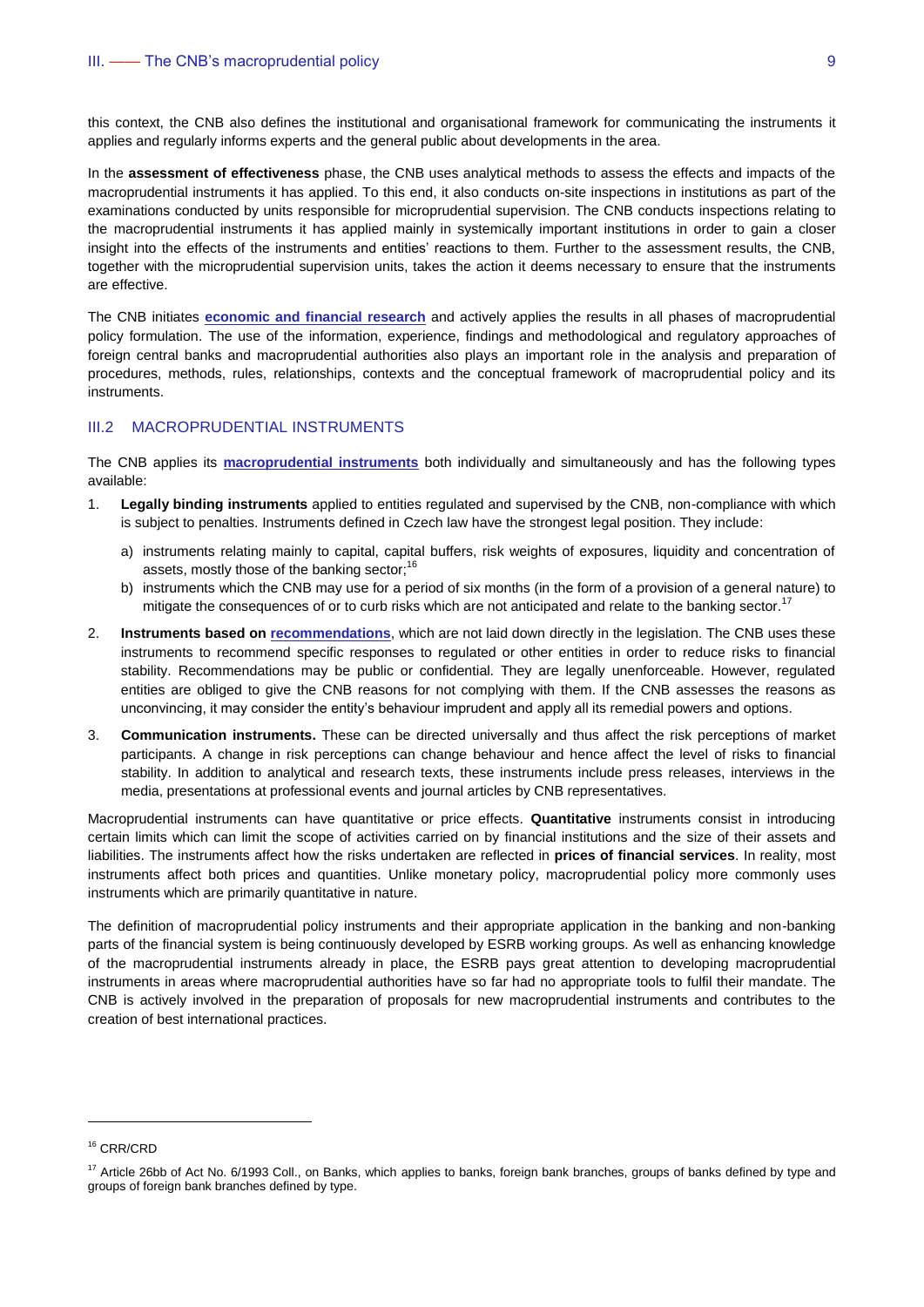#### <span id="page-9-0"></span>III.2.1 The banking sector

 $\overline{a}$ 

The CNB has a set of macroprudential instruments that it applies mostly to the **banking sector**, which has a dominant role in the domestic financial system, a key role in managing most state-guaranteed household savings and a central role in making payments, and functions as a link between the individual parts of the financial system. The CNB deploys these instruments to ensure that the domestic banking sector has strong capitalisation, a stable liquidity position, an appropriate level of credit risks undertaken by banks, and resilience to the adverse phase of the financial and economic cycle and to highly adverse developments generally.

The mandate to enforce these principles is regulated by the EU rules contained in [CRD/CRR.](https://www.cnb.cz/en/faq/FAQs-the-Capital-Requirements-Directive-CRD-IV-and-the-Capital-Requirements-Regulation-CRR/) The CNB participates in discussions about amendments to these rules in order to maintain or enhance the powers it needs to maintain the stability of the domestic banking sector. The priorities for the period ahead include preparing for the use of instruments focused on specific market sectors and segments which are to be introduced into the EU regulatory framework. These will include additional capital requirements for exposures to particular sectors (such as commercial property). In addition to creating a capital buffer, they could foster an increase in the costs of financing such exposures, which would reduce the incentive to finance excessive volumes of them in future good times. They would also provide market participants with direct information that the national authority considers lending to this sector highly risky.

In accordance with the relevant ESRB recommendation,<sup>18</sup> the CNB's selection of suitable macroprudential instruments for the banking sector is based on **intermediate objectives** (see Table 1) which reflect the existence of multiple sources of systemic risk and their own transmission mechanisms. The key objectives include: (i) to mitigate and prevent excessive credit growth and leverage; (ii) to mitigate and prevent excessive maturity mismatch and market illiquidity; (iii) to limit direct and indirect exposure concentrations; (iv) to limit the systemic impact of misaligned incentives with a view to reducing moral hazard; and (v) to strengthen the resilience of financial infrastructures.

**Capital requirements** – specifically three types of capital buffers: to cover the risks of systemically important institutions, to cover cyclical risks and to cover structural risks – are the key instrument in the case of the banking sector. The set of instruments targeted at capital may also include a macroprudential leverage ratio (the ratio of capital to assets) and minimum risk weights for assets or parameters for their calculation.

The **[capital buffer to cover the risks of systemically important institutions](https://www.cnb.cz/en/financial-stability/macroprudential-policy/the-systemic-risk-buffer/)** (a buffer to cover systemic risks or a buffer for other systemically important institutions) is used by the CNB to curb systemic risk arising from the potential destabilisation of important banks or consolidated groups in the Czech Republic. The destabilisation of any of [the](https://www.cnb.cz/en/financial-stability/thematic-articles-on-financial-stability/An-Additional-capital-requirements-based-on-the-domestic-systemic-importance-of-a-bank/)  [systemically important banks](https://www.cnb.cz/en/financial-stability/thematic-articles-on-financial-stability/An-Additional-capital-requirements-based-on-the-domestic-systemic-importance-of-a-bank/) could undermine confidence in the banking sector's ability to provide its services effectively, which in turn could have serious repercussions for the financial system and the entire economy. The calibration of macroprudential instruments is based on the rule that the buffer for systemically important institutions should not usually be drawn on, even in adverse economic situations.

The CNB also applies the **[countercyclical capital buffer](https://www.cnb.cz/en/financial-stability/macroprudential-policy/the-countercyclical-capital-buffer/)** to increase the banking sector's resilience to [risks associated](https://www.cnb.cz/en/financial-stability/thematic-articles-on-financial-stability/The-countercyclical-capital-buffer-in-the-Czech-Republic/)  [with the financial cycle,](https://www.cnb.cz/en/financial-stability/thematic-articles-on-financial-stability/The-countercyclical-capital-buffer-in-the-Czech-Republic/) especially in the form of large fluctuations in lending and the level of credit risk materialisation, which amplify cyclical swings in economic activity. If the CNB assesses that the cyclical component of systemic risk is growing, it increases the countercyclical capital buffer rate, thereby strengthening the future resilience of the Czech banking sector. Conversely, at times of increased financial stress, when credit losses and capital requirements are rising, the CNB is ready to release the buffer so that it can be used to cover potentially increased capital requirements. This instrument should prevent the transmission of an additional shock from the banking sector to the real economy while maintaining the supply of credit from banks to creditworthy clients. The creation of the buffer can also to some extent affect the rapid growth in risky loans, which are reflected in higher capital requirements. However, this is only a possible side-effect, not the primary purpose of the buffer. At the decision of the CNB, banks should begin creating the buffer right at the start of the credit recovery when conditions are ["normal"](https://www.cnb.cz/en/financial-stability/thematic-articles-on-financial-stability/The-countercyclical-capital-buffer-rate-for-covering-the-usual-level-of-cyclical-risks-in-the-Czech-Republic/). If adverse conditions materialise, as reflected in a drop in the capital ratio, the buffer is [released](https://www.cnb.cz/en/financial-stability/thematic-articles-on-financial-stability/The-CNBs-approach-to-releasing-the-countercyclical-capital-buffer/) without undue delay.

The CNB is ready to use the **[systemic risk buffer](https://www.cnb.cz/en/financial-stability/macroprudential-policy/the-systemic-risk-buffer/)** to increase the sector's resilience to excessive concentration of systemic risk, which may concern specific groups of banks and segments of credit exposures.

The other macroprudential instruments used currently by the CNB include **[instruments targeted at banks' borrowers](https://www.cnb.cz/en/financial-stability/thematic-articles-on-financial-stability/The-introduction-and-calibration-of-macroprudential-tools-targeted-at-residential-real-estate-exposures-in-the-Czech-Republic/)** in the area of **[mortgage loans](https://www.cnb.cz/en/financial-stability/macroprudential-policy/recommendation-limits-applicable-to-mortgage-loans/)**. These instruments mainly include loan-to-income, debt-to income (DTI) and debt service-

<sup>&</sup>lt;sup>18</sup> Recommendation of the ESRB on intermediate objectives and instruments of macro-prudential policy (ESRB/2013/1), available at https://www.esrb.europa.eu/pub/pdf/recommendations/2013/ESRB\_2013\_1.en.pdf?bd77ac670a7e6ab9796f3faf57123350.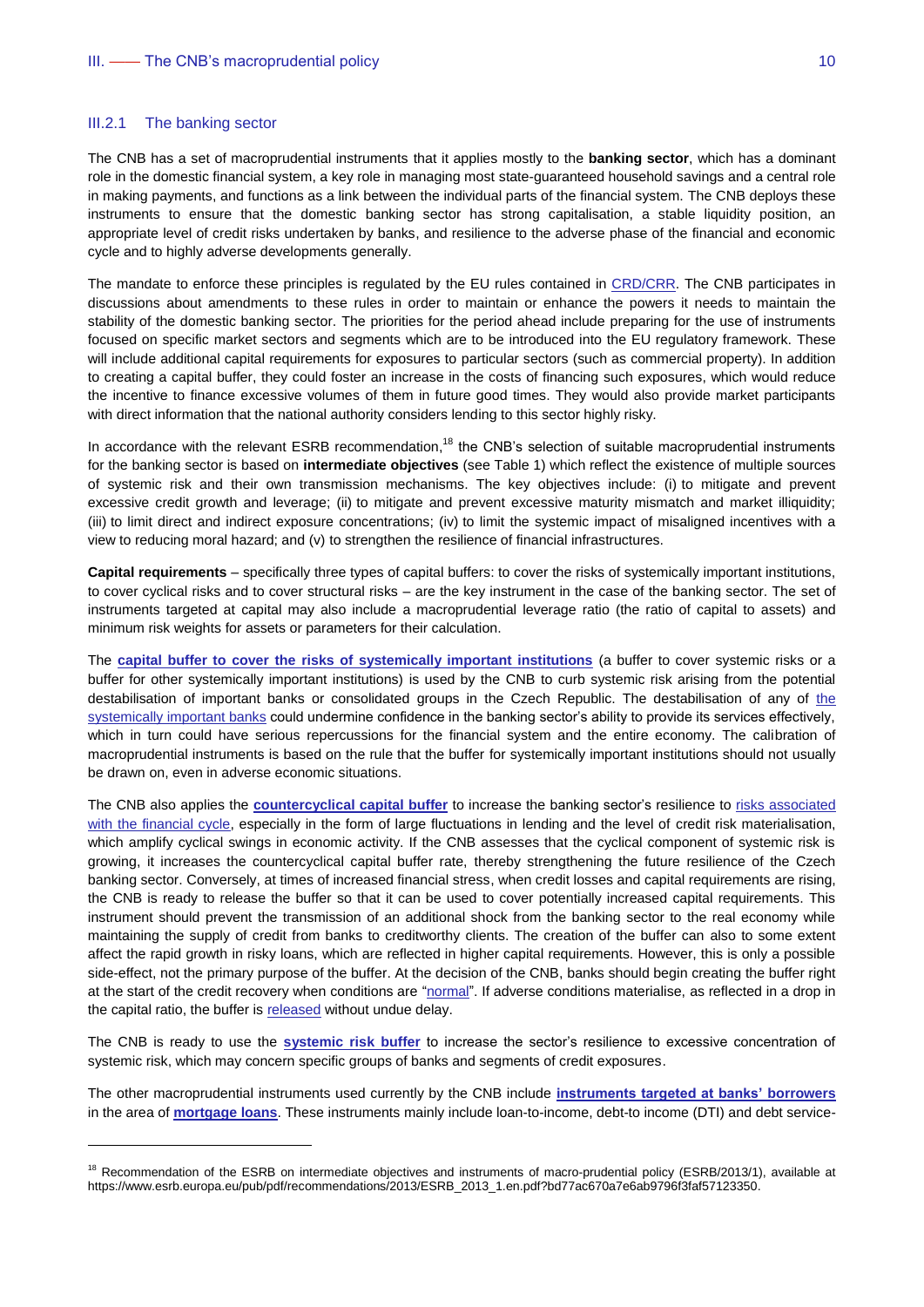to-income (DSTI) ratio requirements. Appropriate debt service is also important for maintaining macroeconomic stability. In the area of secured loans, these instruments also include the loan-to-value (LTV) ratio.

The purpose of these instruments is to limit banks' potential credit losses and to mitigate risks associated with overindebtedness of households. LTV limits constitute a requirement for over-collateralisation of loans, making it possible to directly or preventively limit credit losses given default amid a drop in property prices. When setting the LTV limit, the CNB takes into account estimates of possible [house price overvaluation.](https://www.cnb.cz/en/financial-stability/thematic-articles-on-financial-stability/Assessing-house-price-sustainability/) The aim of the DTI and DSTI limits is to reduce the probability of default in an adverse economic situation. The aim of macroprudential policy targeted at property markets is thus not to restrict credit growth and property price growth. In this case, prevention of excessive house price growth is a side effect of the policies applied.

| Intermediate<br>objectives                  | Specific risk                                                                                                                         | Existence of<br>specific risk in<br>Czech Republic | Key instruments                                                                                     |
|---------------------------------------------|---------------------------------------------------------------------------------------------------------------------------------------|----------------------------------------------------|-----------------------------------------------------------------------------------------------------|
|                                             | Stronger credit growth<br>accompanied by easing of<br>credit standards                                                                | Yes                                                | Countercyclical capital buffer                                                                      |
|                                             | Increasing leverage,<br>increasing off-balance-sheet<br>risk                                                                          | Potential                                          | Macroprudential leverage ratio                                                                      |
| To mitigate excessive<br>credit growth and  | Low level of risk weights in<br>major credit portfolios                                                                               | Potential                                          | Macroprudential instrument to reduce<br>systemic risk at Member State level<br>(Article 458 of CRR) |
| leverage                                    | Increased credit and risk<br>growth in specific sector                                                                                | Potential                                          | Sectoral capital requirements<br>(especially property exposures)                                    |
|                                             | Risk of spiral between<br>property prices and property<br>purchase loans                                                              | Yes                                                | <b>LTV</b> limits                                                                                   |
|                                             | Risk of excessive<br>indebtedness and debt<br>service of households                                                                   | Yes                                                | Caps on LTI, DTI, LSTI, DSTI ratios                                                                 |
| To mitigate excessive                       | Long-term liquidity risks                                                                                                             | Potential                                          | <b>Macroprudential NSFR</b>                                                                         |
| maturity mismatch and<br>market illiquidity | Short-term liquidity risks                                                                                                            | <b>No</b>                                          | Macroprudential LCR                                                                                 |
| To limit exposure                           | Concentration of real estate<br>exposures                                                                                             | Potential                                          | Systemic risk buffer                                                                                |
| concentrations                              | Concentration of sovereign<br>exposures                                                                                               | Yes                                                | Public finance stress test                                                                          |
| To limit misaligned<br>incentives           | Potential impact of difficulties<br>in systemically important<br>institutions on stability of<br>financial market and real<br>economy | Yes                                                | Capital buffers based on systemic<br>importance (G-SII and O-SII buffers)                           |
|                                             |                                                                                                                                       | Yes                                                | Systemic risk buffer                                                                                |
| To strengthen the                           | Counterparty default risk,<br>interconnectedness of<br>financial infrastructures                                                      | <b>No</b>                                          | Margin and haircut requirements on<br>counterparty clearing                                         |
| resilience of financial<br>infrastructures  |                                                                                                                                       |                                                    | Increased disclosure                                                                                |
|                                             |                                                                                                                                       |                                                    | Systemic risk buffer                                                                                |

**Table 1**: Intermediate objectives, specific risks and macroprudential policy instruments for the banking sector

*Note: The main objective of these instruments is to strengthen the resilience of the banking sector. The classification of intermediate objectives and instruments is based on Recommendation of the ESRB of 4 April 2013 on intermediate objectives and instruments of macro-prudential policy (ESRB/2013/1).*

Risks to financial stability associated with residential property can also be mitigated through measures under Article 458 of the CRR, which can be used to adjust, for example, risk weights in the real estate exposure segment. Targeted application of macroprudential instruments can also help reduce vulnerability outside the residential property area, including in the segment of non-financial corporations.